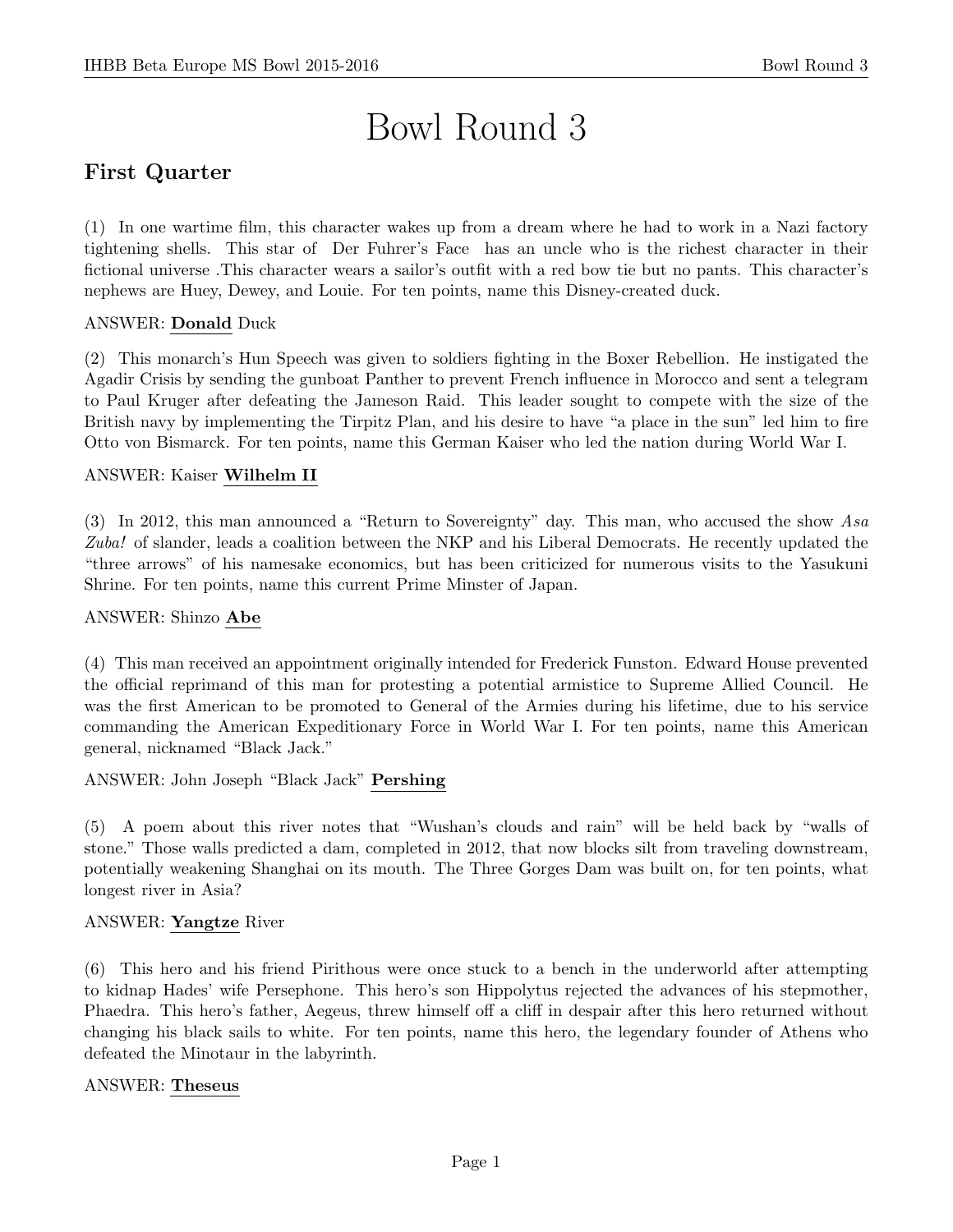(7) John of Gaunt was born in this city, where President James Madison's diplomats did not present their demand for an end to impressment to British diplomats. This city, where the treaty ending the War of 1812 was signed, is the capital of East Flanders. For ten points, name this second most populous city in Belgium after Antwerp.

#### ANSWER: Ghent

(8) The Battle of Pea Ridge took place during this war. Tensions escalated prior to this conflict after the Dred Scott decision and John Brown's raid on Harper's Ferry, and it was sparked by shots on Fort Sumter. It ended with Robert E. Lee's surrender to Ulysses S. Grant. For ten points, name this 1860s war won by the Union, led by Abraham Lincoln.

#### ANSWER: American Civil War

(9) This man gave the Appeal of 18 June speech during a war. This leader's opposition to the European Commission led to the Empty Chair Crisis. He was later criticized after Expo 67 for proclaiming "Long live free Quebec!" This man's government ended a conflict with the FLN by signing the Evian Accords. He was brought to power in the May Crisis, leading to the formation of the Fifth Republic. For ten points, name this French Prime Minister who led the Free French Forces during WWII.

#### ANSWER: Charles de Gaulle

(10) Xerxes the Great built a throne hall with one hundred of these features in Persepolis. The term entasis refers to the gradual decrease in these objects' diameter as they rise, removing the optical illusion that these objects bend inward. One style of these objects uses a scroll for the capital; in addition to that Ionic type, these objects come in Doric and Corinthian orders. For ten points, name these architectural elements which usually bear the weight of a roof or ceiling.

#### ANSWER: columns or pillars

# Second Quarter

(1) A 1948 expiration date was set for a mandate for this region, and a corresponding memorandum regarding Transjordan was established by the League of Nations. Since the 1993 Oslo Accords, parts of this region have been governed by a namesake National Authority currently led by Mahmoud Abbas. For ten points, name this Middle Eastern region, home to a state that competes over claims on the West Bank and Gaza Strip, as well as a potential "two-state" solution, with Israel.

#### ANSWER: Palestine

BONUS: The State of Palestine was declared by this organization, considered a terrorist group by the U.S. until 1991.

#### ANSWER: Palestinian Liberation Organization or PLO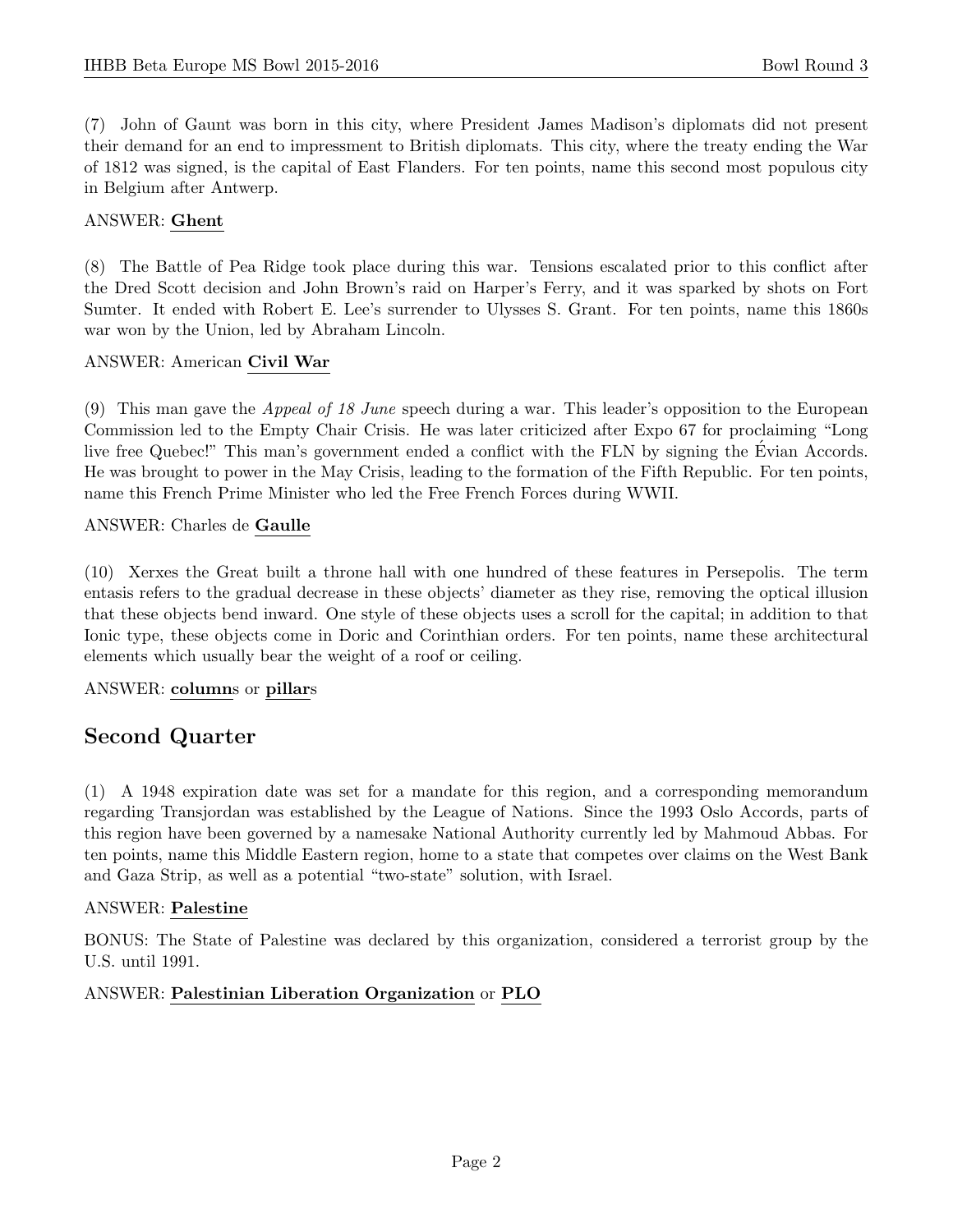(2) Henry III of Castile sent Ruy Gonzalez de Clavijo [clah-VEE-ho] as an emissary to this ruler, who destroyed the Golden Horde's capital at Sarai. His remains were reburied before the Battle of Stalingrad over fears of starting a curse. This ruler caused the Ottoman Interregnum by capturing Sultan Bayezid I [BYE-uh-zid] at the Battle of Ankara. For ten points, name this Mongol ruler who ruled from Samarkand.

#### ANSWER: Tamerlane or Timur the Lane or Timur-Lenk

BONUS: Tamerlane used flaming camels in a charge on, and sacking of, this Indian city in 1398. It's now the second-largest city in India.

#### ANSWER: Delhi

(3) In 2000, Robert Fowler reported how the trade of these objects violated the Lusaka Protocol. The Kimberley Process ensures that these objects are "conflict-free." The Revolutionary United Front in Sierra Leone used child soldiers to gather these objects. These objects are sold by the Cecil Rhodes-founded company De Beers. For ten points, name these precious gems that are often nicknamed "blood" when used to finance warlords.

#### ANSWER: blood diamonds

BONUS: The Marange fields, one of the largest diamond-producing regions in the world, are found in what country once called Southern Rhodesia?

ANSWER: Republic of Zimbabwe

(4) The largest city in this country is home to the Ipiranga Monument, where its founder proclaimed its independence in 1822. Oscar Niemeyer planned a new capital city for this country in 1956, to replace a southern city on Guanabara Bay that will host the 2016 Summer Olympics. For ten points, name this South American country, whose city of São Paulo is the largest in the Americas and whose capital was once Rio de Janeiro.

#### ANSWER: Brazil

BONUS: This planned city in central Brazil replaced Rio de Janeiro as capital in 1960.

#### ANSWER: Brasilia

(5) This man built a fort on Aethelney Hill while hiding out in the Somerset marshes. Bishop Asser relates how this man was once scolded by an old woman for letting a bunch of cakes burn, and he baptized one rival as his godson; he defeated that rival at the battle of Eddington. This victor of the Battle of Ashdown fortified his country with a system of burhs. For ten points, name this ruler, the enemy of Guthrum of Mercia and king of Wessex, who was known as "the Great."

#### ANSWER: Alfred the Great

BONUS: Alfred succeeded the first King of this name as leader of Wessex. The second English leader of this name earned the epithet "the Unready" for the poor counsel of his advisors.

#### ANSWER: Aethelred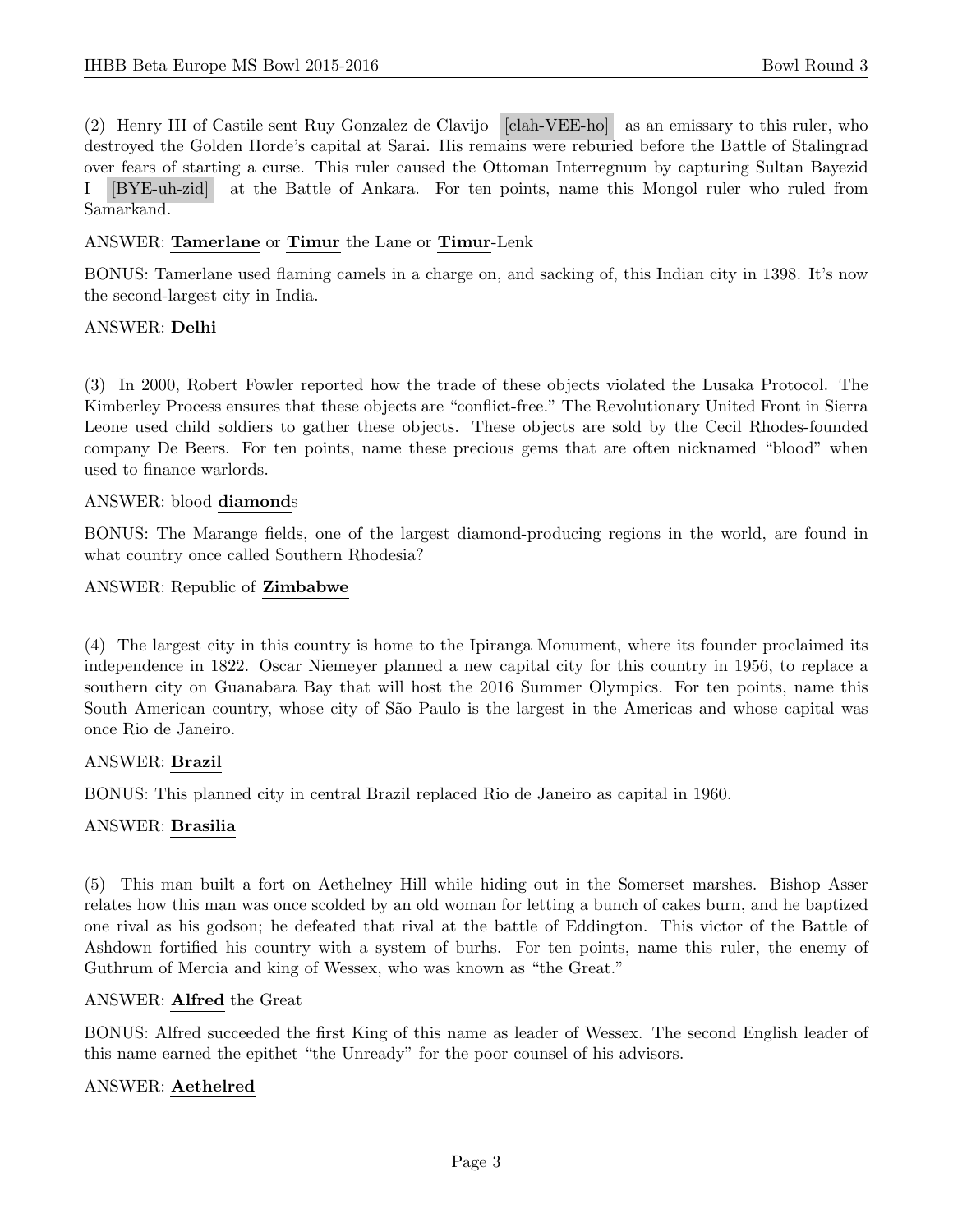(6) This author of a Letter to Coroticus taught a sermon on the Hill of Slane. He converted to Christianity while in captivity, having been captured by pirates. According to legend, he drove away the snakes from his island and taught the Trinity using a shamrock as a metaphor. For ten points, name this patron saint of Ireland celebrated with a feast day on March 17th.

## ANSWER: Saint Patrick

BONUS: Saint Patrick has not actually gone through this papal process of becoming a saint.

ANSWER: canonization (accept word forms)

(7) One of these people is the title character of an opera which was revised to add a "Polish act" and ends with the Holy Fool lamenting his country's fate in Kromy Forest. In another opera, Ivan Susanin sacrifices himself for this title leader. The lead-up to the Time of Troubles was chronicled in Modest Mussorgsky's opera about one of these monarchs, *Boris Godunov*. For ten points, Mikhail Glinka wrote an opera about A Life For what leaders of the Russian Empire?

#### ANSWER: tsars

BONUS: Nikolai Rimsky-Korsakov's opera The Tale of Tsar Saltan is best known for what virtuosic orchestral excerpt in which the Tsar's son is changed into an insect?

#### ANSWER: Flight of the Bumblebee

(8) The "liquidators" dealt with the aftermath of this event, which was detected after a day in Forsmark, Sweden. The Red Forest was created by this event, which led to a "zone of alienation" being marked around the city of Pripyat. It was triggered by a poorly-safeguarded experiment in which control rods were manually removed, spreading radiation over much of Europe. For ten points, name this 1986 nuclear meltdown in modern Ukraine.

ANSWER: Chernobyl nuclear disaster [or equivalent]

BONUS: The Chernobyl disaster was a major catalyst towards this Soviet premier's adoption of glasnost, a policy of openness and government transparency.

#### ANSWER: Mikhail Gorbachev

# Third Quarter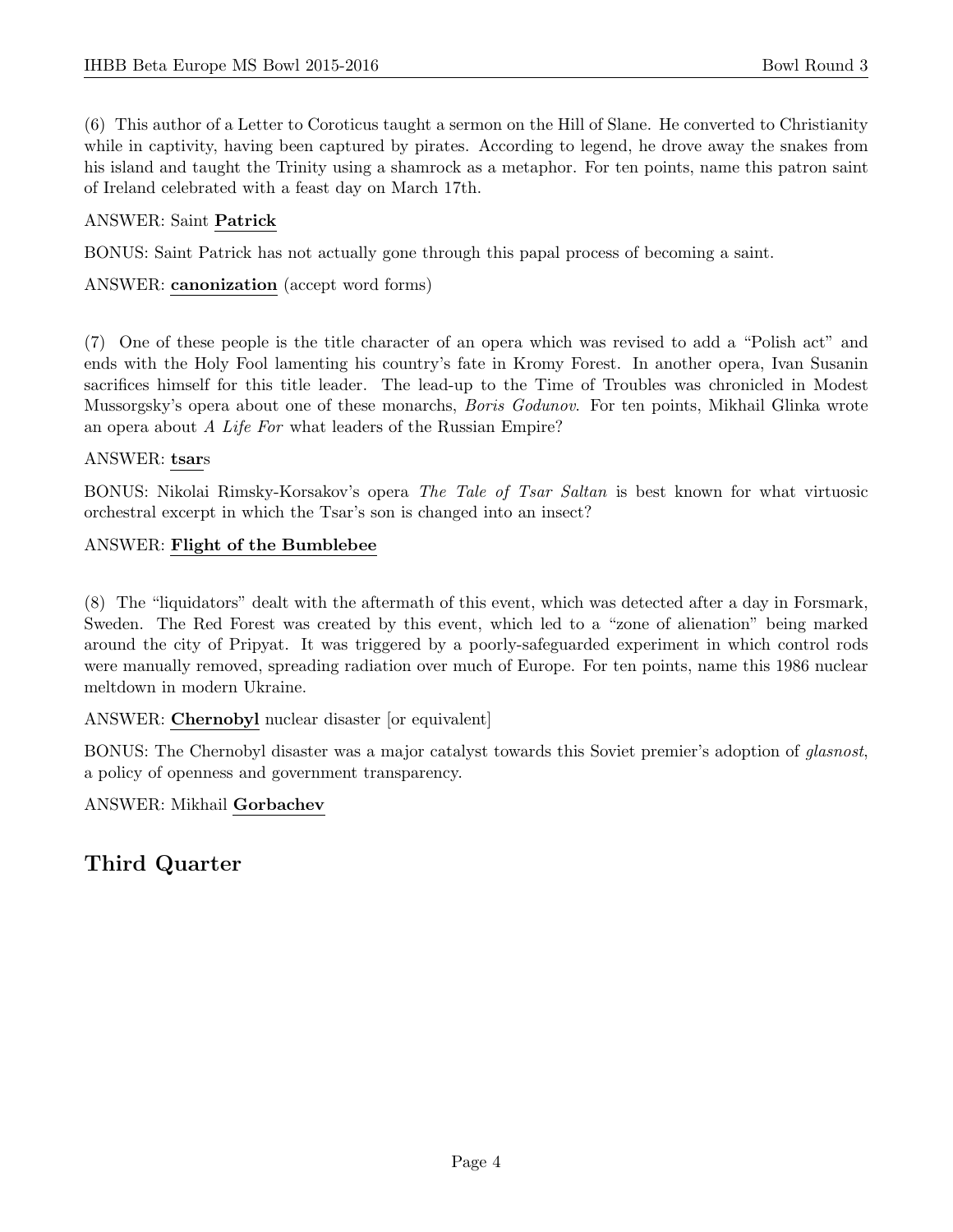#### Italian Cities

Which Italian city...

(1) Is home to the Colosseum?

## ANSWER: Rome

(2) Was the supposed site of Galileo's experiment dropping weights off the Leaning Tower?

# ANSWER: Pisa

(3) Is situated on over one hundred islands, separated by canals?

## ANSWER: Venice

(4) Is the capital of Tuscany and the birthplace of the Renaissance?

## ANSWER: Florence

(5) Is home to La Scala Opera House and was ruled by the Visconti family?

# ANSWER: Milan

(6) Was the birthplace of Christopher Columbus?

# ANSWER: Genoa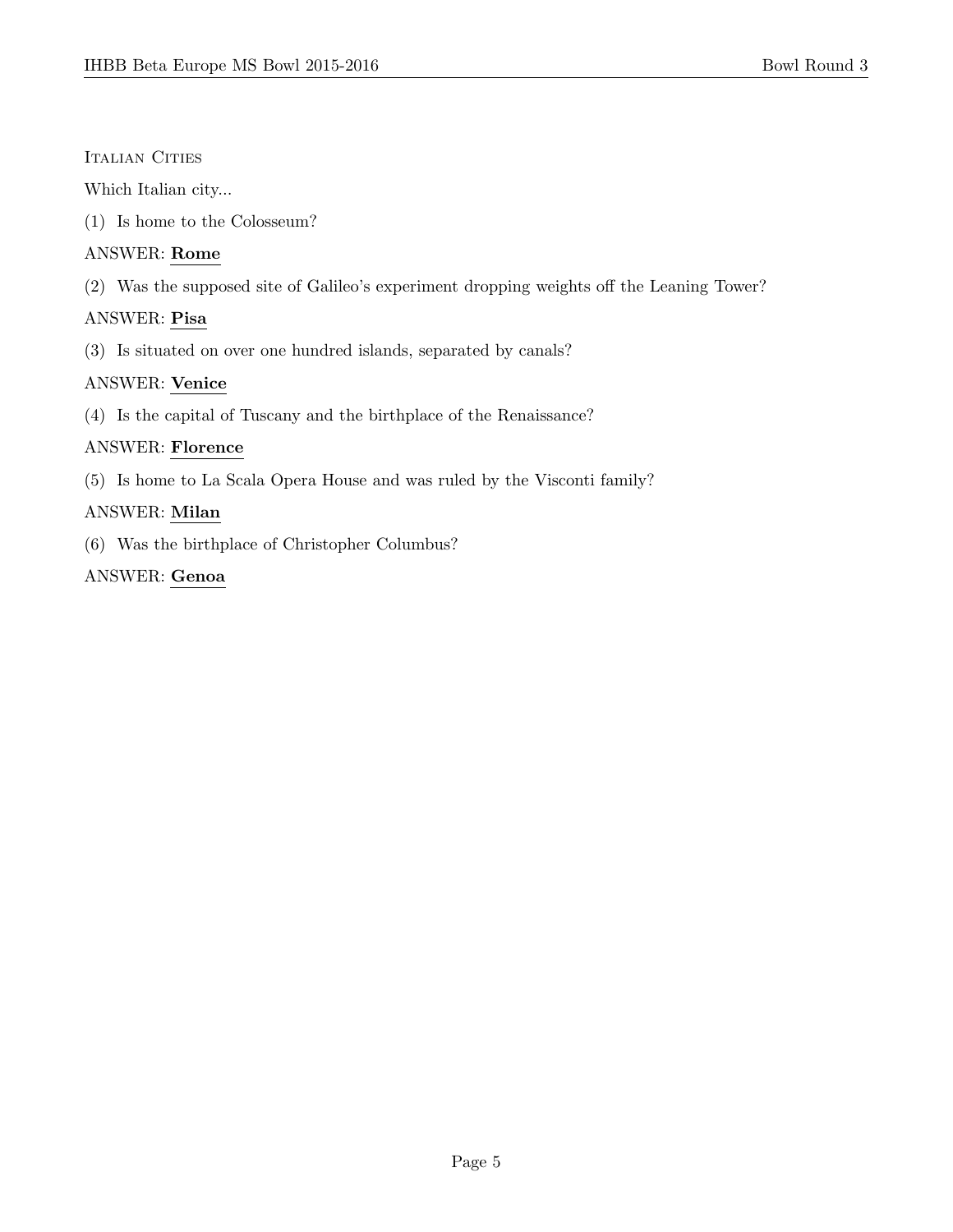- 13 American Colonies
- Which of the 13 original American colonies...
- (1) Included the first permanent English settlement at Jamestown?
- ANSWER: Colony (and Dominion) of Virginia
- (2) Was the site of the Mayflower landing?
- ANSWER: Province of Massachusetts (Bay Colony)
- (3) Was the site of the earlier failed "Lost Colony" of Roanoke?
- ANSWER: Province of North Carolina
- (4) Originally included the counties of Cornwall, Albany, Kings, and Queens?

#### ANSWER: Province of New York

- (5) Was founded as a colony for Quakers?
- ANSWER: Province of Pennsylvania
- (6) Included Providence Plantations?

ANSWER: Colony of Rhode Island (and Providence Plantations)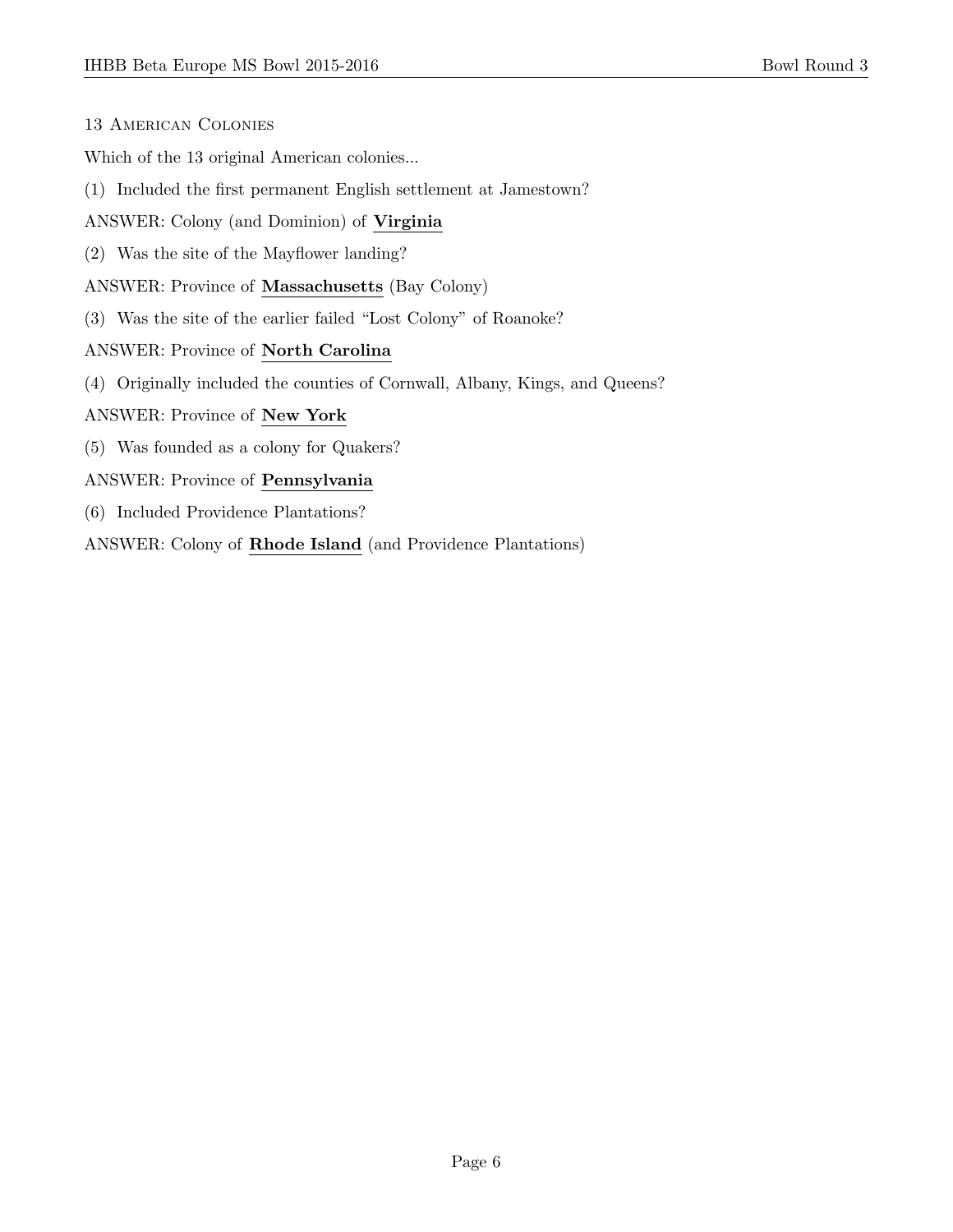#### British Celebrities

## Who...

(1) Is the current and longest-reigning monarch?

# ANSWER: Queen Elizabeth II

(2) Was the divorced wife of Prince Charles, who was killed in a 1997 car crash?

ANSWER: Diana (Spencer), Princess of Wales

(3) Is the Cambridge physicist who has studied black holes for decades despite suffering from ALS?

## ANSWER: Stephen Hawking

(4) Is the retired Manchester United midfielder and national team captain known for "bending" his free kicks?

#### ANSWER: David Beckham

(5) Was the frontman and writer of "Bohemian Rhapsody" for Queen?

## ANSWER: Freddie Mercury

(6) Was the silent film star who directed and starred in The Great Dictator?

## ANSWER: Sir Charlie Chaplin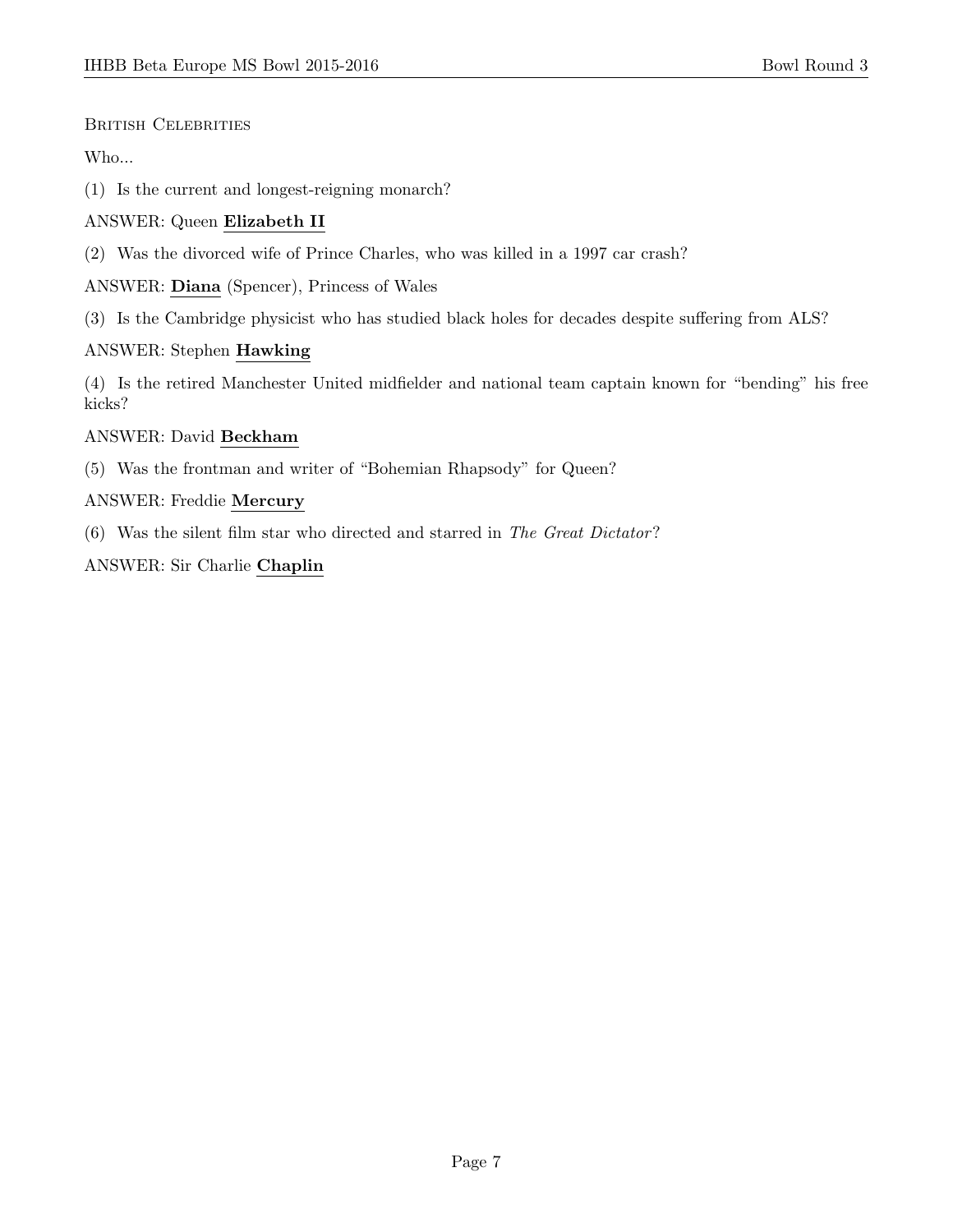# Fourth Quarter

(1) This language was used to write a play in which a woman loses a ring in a river that would prove her identity to her husband. In addition to that play by  $(+)$  Kalidasa, this language was used to write four religious texts called the Vedas. In one epic written in this language, a prince saves his wife (\*) Sita after she is kidnapped by Ravana. For ten points, name this classical language of India used to write the Ramayana, Mahabharata, and most Hindu literature.

#### ANSWER: Sanskrit

(2) Some of this company's Turbocharged Direct Injection, or TDI, engines controversially did not require the use of AdBlue urea solution to control the production of nitrogen oxides. In September 2015, this company's use of  $(+)$  "defeat device" software was revealed when the American EPA charged this company with (\*) cheating on emission testing with hundreds of thousands of its diesel-powered cars. For ten points, name this German automaker of the Golf, Jetta, and Beetle, whose name loosely translates to "People's Car."

#### ANSWER: Volkswagen Group

(3) This leader gained power after a coup in which Alexei Orlov may have killed the emperor; shortly thereafter, Yemelyan Pugachev led a peasant rebellion against this leader. (+) Alaska was colonized and scholars like Denis Diderot [day-NEE deed-RHOH] spread the (\*) Enlightenment during this leader's reign. For ten points, name this enlightened despot of the Russian Empire who took power after the suspicious death of her husband, Peter III.

#### ANSWER: Catherine the Great or Catherine II

 $(4)$  This state was ceded to the United States in the Adams-Onis treaty, and the Seminole Wars were fought in this state. The oldest city in the United States, St. Augustine, was discovered by  $(+)$  Ponce de León in this state. Alligators live in the threatened Everglades in this state, which border the city of  $(*)$  Orlando. For ten points, name this peninsular American state containing cities like Tallahassee and Miami.

#### ANSWER: Florida

(5) This man advocated the concept of a "permanent revolution" in his Works and Prospects. This man, who created the Fourth International, ordered forces to put down the (+) Kronstadt Rebellion. He led the Red Army during the Russian Civil War and in negotiations for the Treaty of Brest-Litovsk but was (\*) assassinated in Mexico with an icepick. For ten points, name this Soviet leader who was exiled by Joseph Stalin.

ANSWER: Leon Trotsky